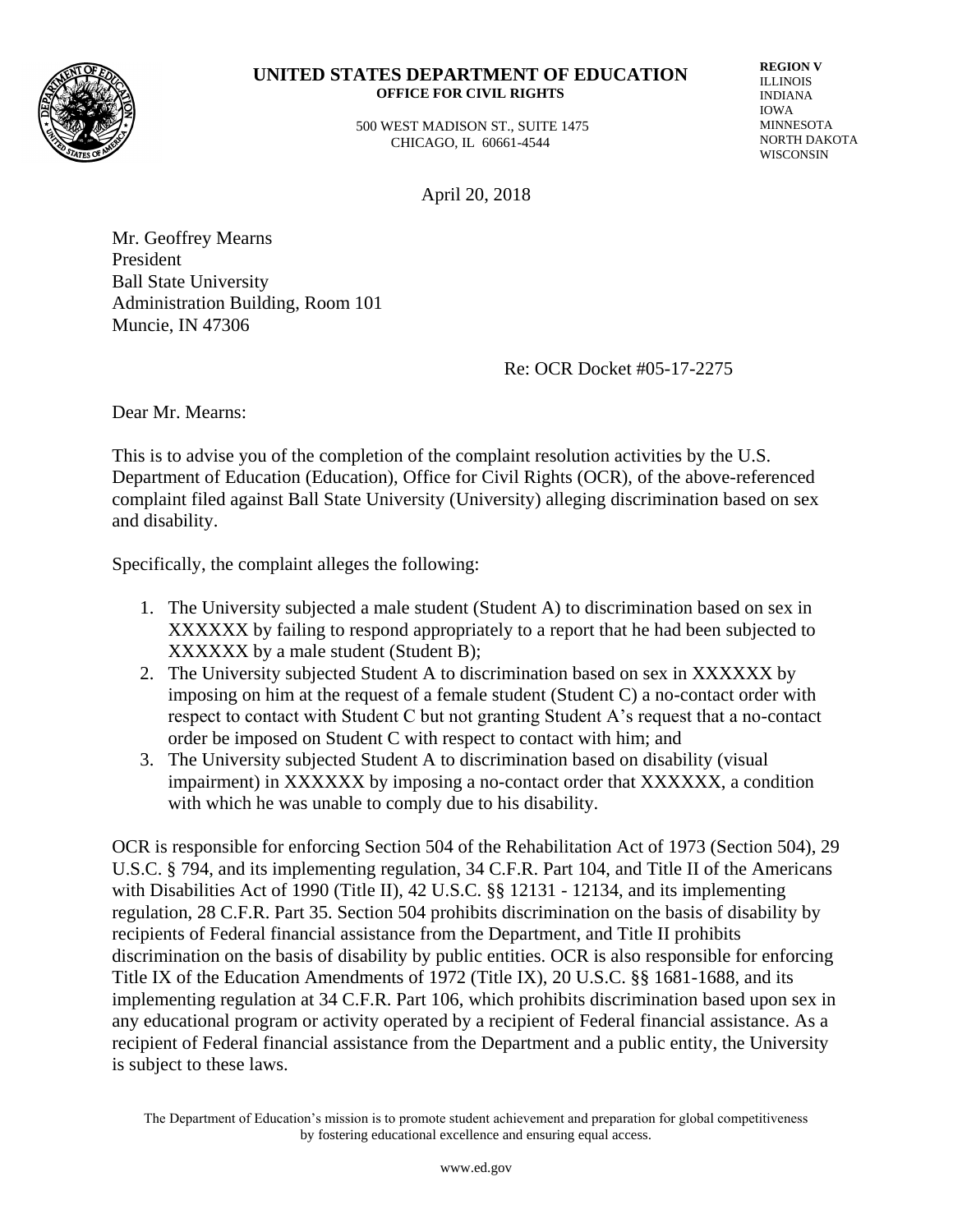During its investigation, OCR reviewed data provided by Student A and the University and interviewed Student A and University personnel. Prior to OCR making a final determination with regard to allegation #1 or allegation #3, the University expressed an interest in resolving the allegations. On April 18, 2018, the University signed the enclosed Resolution Agreement, which, when fully implemented, will address allegations #1 and #3 in the complaint. OCR will monitor the implementation of the Resolution Agreement. In addition, based on its investigation, OCR determined using a preponderance of the evidence standard that there is insufficient evidence to conclude that the University subjected Student A to discrimination based on sex as alleged in allegation #2. The reasons for this determination are explained below.

# **Legal Standards**

The Title IX regulation, at 34 C.F.R. § 106.8(b), requires recipients to adopt and publish grievance procedures providing for the prompt and equitable resolution of complaints alleging any action that would be prohibited by Title IX, including sex discrimination, sexual violence and other types of sexual harassment. The procedures for addressing and resolving complaints of sex discrimination should be written in language that is easily understood, should be easily located, and should be widely distributed.

The Title IX regulation, at 34 C.F.R. § 106.31, provides generally that, except as provided elsewhere in the regulation, no person shall on the basis of sex be excluded from participation in, be denied the benefits of, or be subjected to discrimination in education programs or activities operated by recipients of financial assistance from the Department.

In analyzing whether a student was subjected to different treatment on the basis of sex in violation of Title IX, OCR first determines if there are any apparent differences in the treatment of similarly-situated students on the basis of sex. If such differences are found, OCR evaluates the reasons, if any, offered by the recipient to explain any differences in treatment to determine whether the reasons are legitimate and non-discriminatory and whether they are a pretext for unlawful discrimination. Additionally, OCR examines whether there is other information showing that the recipient treated the student in a manner that was inconsistent with its established policies and procedures or whether there was any other evidence of sex discrimination.

The Section 504 regulation, at 34 C.F.R. § 104.4, and the Title II implementing regulation, at 28 C.F.R. § 35.130(a), provide generally that no qualified student with a disability shall on the basis of disability be excluded from participation in, be denied the benefits of, or otherwise be subjected to discrimination under any programs or activities which receive financial assistance or by any public entity.

The regulation implementing Section 504, at 34 C.F.R. § 104.44(a), requires that postsecondary institutions make such modifications to their academic requirements as are necessary to ensure that such requirements do not discriminate or have the effect of discriminating, on the basis of disability, against a qualified applicant or student with a disability. The Title II implementing regulation, at 28 C.F.R. § 35.130(b)(7), states that a public entity shall make reasonable modifications in policies, practices, or procedures when the modifications are necessary to avoid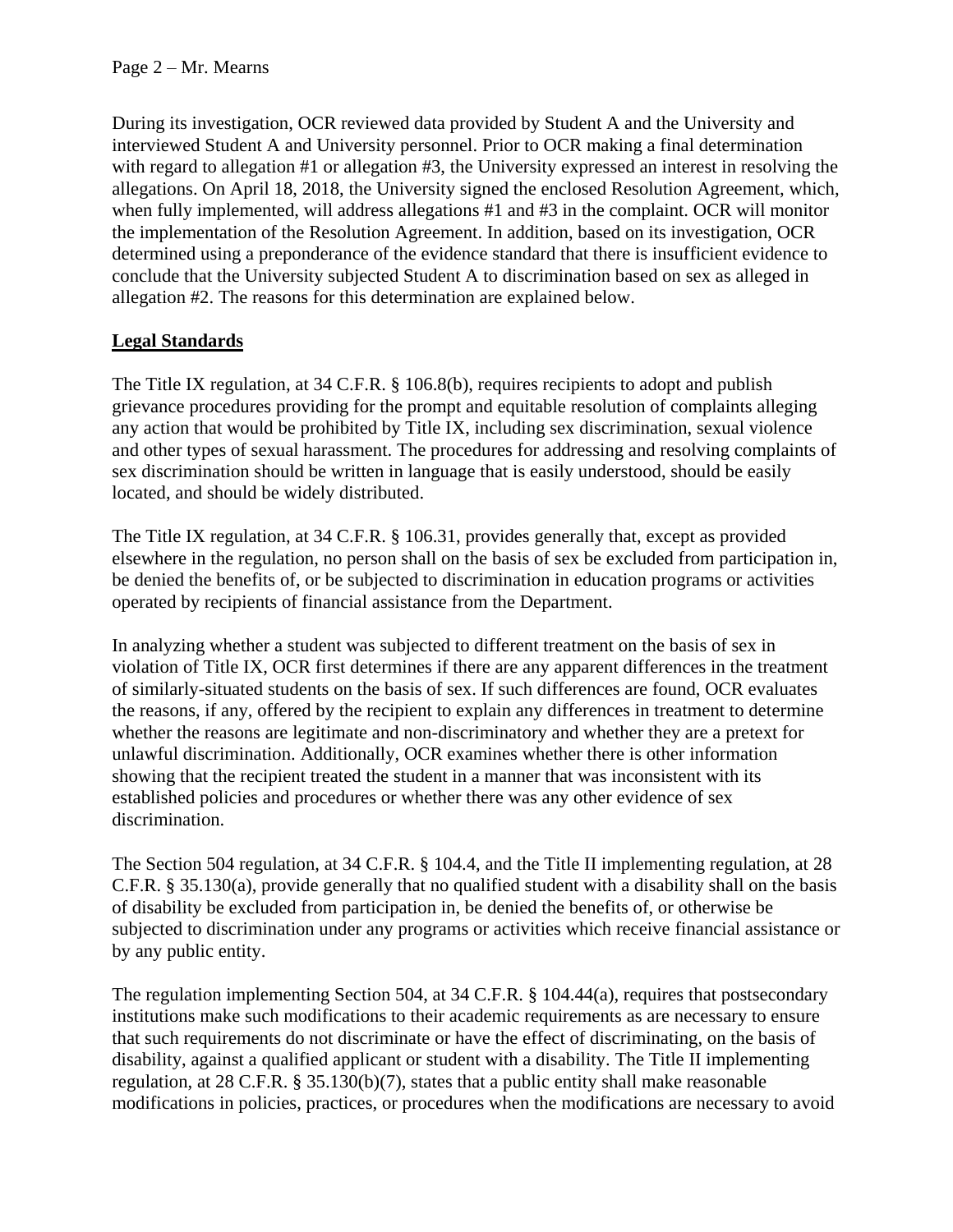discrimination on the basis of disability, unless the public entity can demonstrate that making the modifications would fundamentally alter the nature of the service, program, or activity.

# **University Policies and Procedures**

The University's Code of Student Rights and Responsibilities (Code)<sup>1</sup> describes behavioral requirements for University students and contains disciplinary procedures when a student violates the Code. The Code applies to all on-campus conduct and certain off-campus conduct of students. The University's Office of Student Rights and Community Standards (SRCS) administers the Code and investigates allegations of misconduct.

The Code contains specific policies and grievance procedures related to complaints of sexual harassment of University students. The University's Sexual Harassment and Misconduct Policy (SHMP) appears at "Appendix K" of the Code.<sup>2</sup> The SHMP states that the Code covers complaints of discrimination based on sex including sexual violence "made against any Ball State University student or student organization including off-campus conduct."

The SHMP sets forth procedures the University uses to investigate such complaints. In particular, a student may file a complaint alleging that another student violated the Policy by contacting the University's Title IX Coordinator. The Title IX Coordinator assigns a Title IX investigator to discuss the matter with the complainant and to conduct an initial Title IX assessment. The investigator is to share information related to resources, interim measures, and the options for proceeding including the right to contact law enforcement, or proceed with a University remedies-based resolution or a resolution through the adjudication process. The SHMP states, "When a student reports an incident of sexual harassment or misconduct there are a number of immediate and interim steps that can be provided" and states that the University will provide appropriate interim measures and accommodations, listing "Issuing written, administrative 'no contact instruction'" as one of the options. The SHMP does not require that no-contact orders be issued on request.

# **Facts**

 $\overline{a}$ 

Student A was an undergraduate student at the University in XXXXXXX. On XXXXXX, Student A informed the Director of SRCS (Director) that he had been XXXXXX; the University informed OCR that at the time of the report, Student B was on suspension from the University for a disciplinary incident unrelated to Student A or alleged XXXXXX. Student A submitted a written complaint on XXXXXX, alleging XXXXXX. He also requested a no-contact order with regard to Student C, writing that Student B had been "manipulating" Student C into providing information about Student A. Student A told OCR that Student C was a friend of both Student A and Student B. Student A said he told Student C at one point that he was afraid that Student B

<sup>1</sup> [http://cms.bsu.edu/-](http://cms.bsu.edu/-/media/www/departmentalcontent/student%20rights/pdfs/ball%20state%20code%20of%20student%20rights%20and%20responsibilities%2020162017%20final.pdf?la=en)

[<sup>/</sup>media/www/departmentalcontent/student%20rights/pdfs/ball%20state%20code%20of%20student%20rights%20an](http://cms.bsu.edu/-/media/www/departmentalcontent/student%20rights/pdfs/ball%20state%20code%20of%20student%20rights%20and%20responsibilities%2020162017%20final.pdf?la=en) [d%20responsibilities%2020162017%20final.pdf?la=en](http://cms.bsu.edu/-/media/www/departmentalcontent/student%20rights/pdfs/ball%20state%20code%20of%20student%20rights%20and%20responsibilities%2020162017%20final.pdf?la=en)

<sup>2</sup> [http://cms.bsu.edu/-/media/www/departmentalcontent/student%20rights/pdfs/appendix%20k%20-](http://cms.bsu.edu/-/media/www/departmentalcontent/student%20rights/pdfs/appendix%20k%20-%20sexual%20harassment%20and%20misconduct%20policy%202017.pdf?la=en) [%20sexual%20harassment%20and%20misconduct%20policy%202017.pdf?la=en](http://cms.bsu.edu/-/media/www/departmentalcontent/student%20rights/pdfs/appendix%20k%20-%20sexual%20harassment%20and%20misconduct%20policy%202017.pdf?la=en)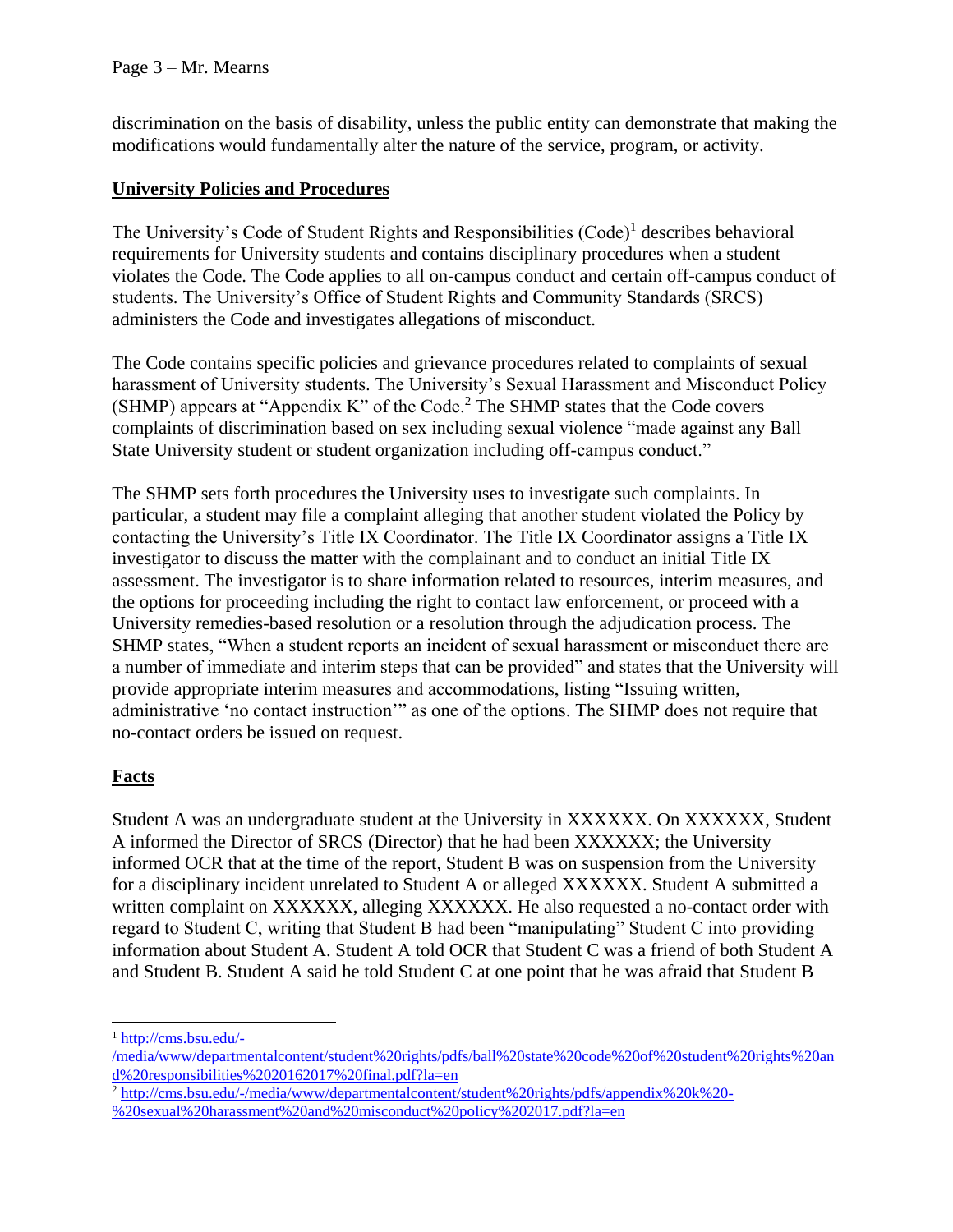### Page 4 – Mr. Mearns

was trying to get information from her about him and that he told Student C several times in text messages not to speak with Student B.

# *The University's Response to Student A's Complaint against Student B*

The Director met with Student A on XXXXXX. Student A said the Director told him his complaint would be processed as a remedies-based complaint because Student B was no longer a student at the University. Student A said that, in addition to his request for a no-contact order against Student C, he asked for a change in his grades from XXXXXX, as he XXXXXX, a nocontact order against Student B, and a no trespass order against Student B so he could not come on campus. The Director told OCR that they also talked about counseling; he said Student A was XXXXXX. Student A said he believes the Director "briefly" referenced resources available at the University counseling center and confirmed that XXXXXX.

The Director said he agreed based on what Student A said and what the Director already knew of Student B based on prior interactions that it was appropriate to ban Student B from campus; he said Student A was seeking a restraining order through local law enforcement, so the University coordinated the ban from campus with that process, sending Student B the notice of the ban from campus in XXXXXX. Student A told OCR he had no contact with Student B after he made the XXXXXX report to the University.

The Title IX Coordinator said the complaint against Student B was not investigated because Student B was no longer a student; she said that banning him from University property was as much as the University had the authority to do. She said that if Student B were to re-enroll, she believes the University would investigate the complaint. The Director said that since the University had no jurisdiction over Student B and had no reason to disbelieve Student A, it took responsive actions as if the XXXXXX happened as alleged; further, he found Student A credible based on what Student A described and his previous personal interactions with Student B.

With regard to Student A's request for grade modifications, the Deputy Title IX Coordinator met with Student A on XXXXXX. The Deputy Title IX Coordinator subsequently contacted faculty members from Student A's courses in XXXXXX by email dated XXXXXX; the faculty members agreed to change Student A's grade from XXXXXX to XXXXXX. The Deputy Title IX Coordinator confirmed this in email messages to Student A on XXXXXX. Student A told OCR that he was satisfied with this grade adjustment.

# *The University's Responses to Student A's and Student C's requests for No-Contact Orders*

In order to assess whether to grant Student A's request for a no-contact order regarding Student C, the Director met separately with Student A and Student C in XXXXXX. The Director advised OCR that Student A told him that Student C had not contacted him since he had asked her the previous week not to have any further contact with him. He said he concluded that it was not necessary to issue a no-contact order against Student C because she had stopped communicating with Student A already. He also said Student C shared with him XXXXXX she had received from Student A; he further said Student C expressed concern to him about what Student A might do if he knew Student C had talked with the Director about Student A.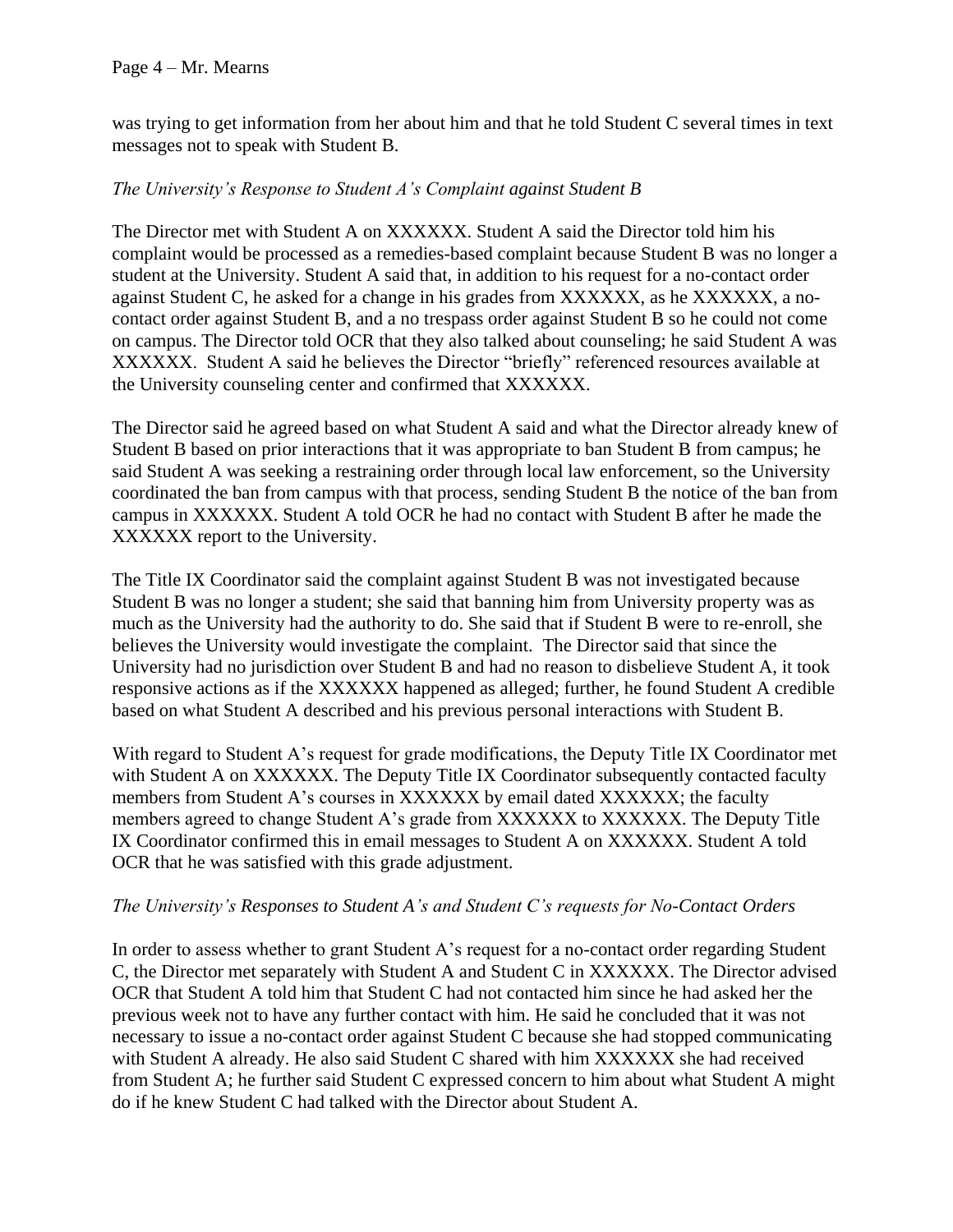On XXXXXX, Student C contacted the Director to assert that Student A had harassed her, including by XXXXXX and saying XXXXXX. The Director said he was particularly concerned that the final phrase could be considered a threat toward Student C, so he granted her request for a no-contact order. Student A was ordered not to contact Student C, not to XXXXXX, and not to XXXXXX.

The Director sent the order to Student A on XXXXXX, by email, and Student A responded the same day, saying, "I can assure you as stated at previous meetings that I do not intend on having any contact with her whatsoever." The next day, Student A responded to the Director and acknowledged that he could have communicated with Student C "in a more constructive way," but said he had not knowingly communicated with Student C since XXXXXX.

Student A subsequently filed a Title IX complaint against Student C on XXXXXX. As part of its processing of this complaint, the University imposed a no-contact order on Student C. The University investigated the complaint and determined that Student C was responsible for a violation of University policy.

# *Student A's Disability-Based Objections to The No-Contact Order Imposed upon Him*

Student A told OCR he cannot XXXXXX, so he could not comply with an order to XXXXXX. He said this constitutes discrimination based on disability. Student A said he is registered as a student with a disability with the University and receives modifications; documentation from the University confirmed that Student A provided the University a letter indicating that he XXXXXX and that it approved modifications for the XXXXXX academic year for his courses. The documentation refers only to courses and is silent as to compliance with University rules or directives.

Student C accused Student A of violating the no-contact order when he was near XXXXXX; the Director informed Student A of the allegation by letter dated XXXXXX. According to the University, Student A informed the Director on XXXXXX, of his inability to XXXXXX, but did not request a modification of the order based on his disability; Student A informed OCR that on multiple occasions, he informed the Director that the documentation of his disability was available in the Disability Services office. By letter dated XXXXXX, the Director informed Student A that he was dismissing the allegation against Student A because Student A had been visiting a friend on XXXXXX, but expanding the no-contact order to include XXXXXX. Student A informed OCR he was not charged with any additional violations of the no-contact order and also said that in XXXXXX, the University modified the no-contact order to remove the requirement that he XXXXXX, although he was still required to make every reasonable effort to avoid contact with Student C.

# **Analysis and Conclusion**

In making a determination regarding compliance, OCR must often weigh conflicting evidence and determine whether the preponderance of the evidence substantiates the allegation. The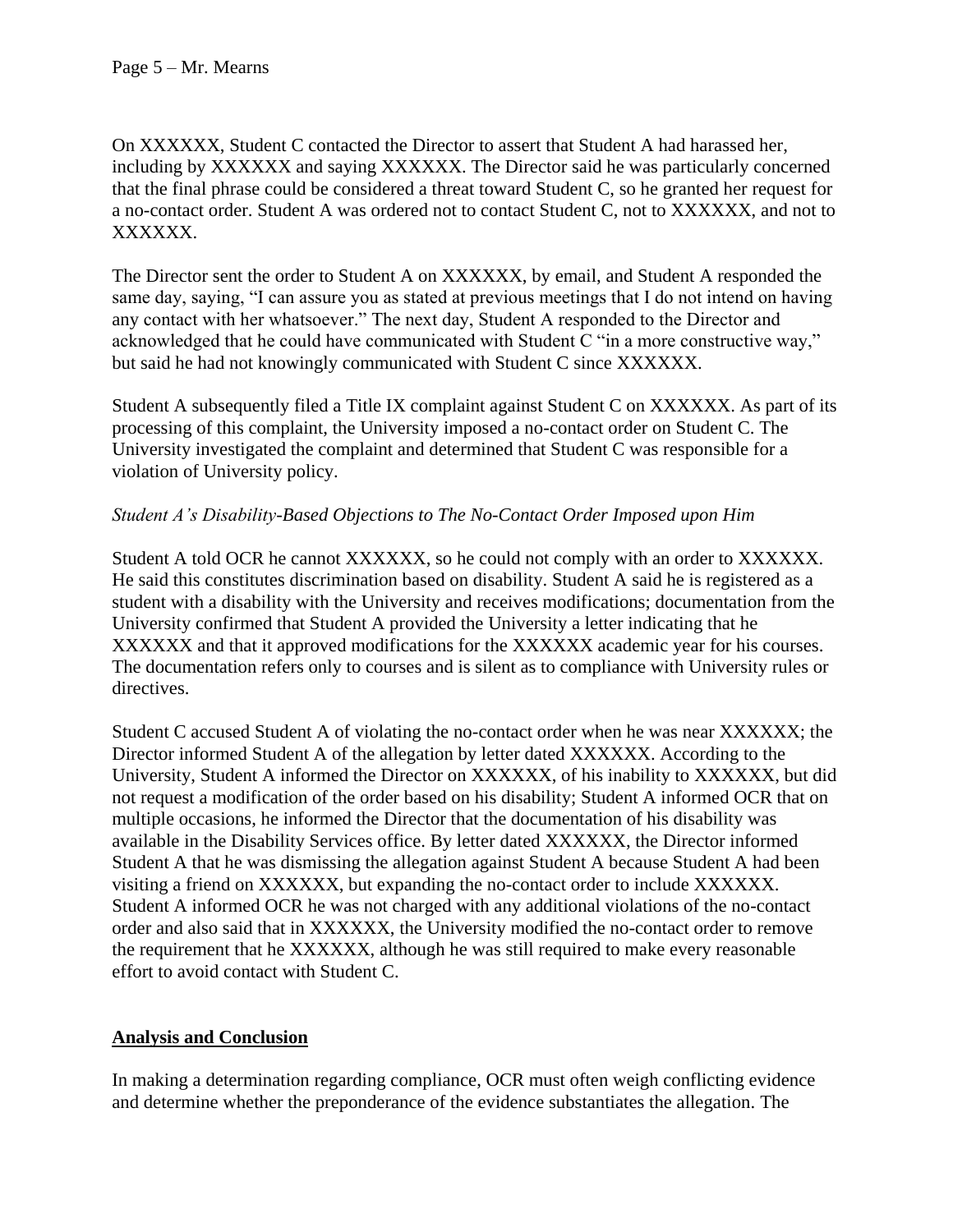evidence established with regard to allegation #2 that, at the time Student A requested a nocontact order be given to Student C, he indicated that the students had not had any contact since Student A requested that Student C not contact him. The evidence established that when Student C requested a no-contact order the next month, she provided copies of messages from Student A to another student that could be construed as threatening toward Student C, and she had previously provided to the University XXXXXX that Student A directed to her.

The SHMP states, "When a student reports an incident of sexual harassment or misconduct there are a number of immediate and interim steps that can be provided" and states that the University will provide appropriate interim measures and accommodations, listing "Issuing written, administrative 'no contact instruction'" as one of the options. The SHMP does not require that no-contact orders be issued on request. Therefore, OCR determined that the University's action to grant Student C the no-contact order while denying Student A a no-contact order was not inconsistent with its policies and procedures and was based on the evidence presented by the parties when they requested the order. In addition, as the University later granted Student A a no-contact order with regard to Student C when he made a complaint about specific conduct he found harassing, the evidence suggests that the denial of his February request was based not on his sex, but on the specific facts of which the University was aware at the time. Accordingly, OCR determined that the evidence is insufficient to establish a violation of the applicable regulation with regard to allegation #2.

OCR has not made a finding with regard to allegations #1 and #3, but determined that it is appropriate to resolve these allegations with the enclosed Agreement.

This concludes OCR's investigation of the complaint and should not be interpreted to address the University's compliance with any other regulatory provision or to address any issues other than those addressed in this letter. This letter sets forth OCR's determination in an individual OCR case. This letter is not a formal statement of OCR policy and should not be relied upon, cited, or construed as such. OCR's formal policy statements are approved by a duly authorized OCR official and made available to the public.

Please be advised that the University may not harass, coerce, intimidate, or discriminate against any individual because he or she has filed a complaint or participated in the complaint resolution process. If this happens, the individual may file complaint alleging such treatment.

Under the Freedom of Information Act, it may be necessary to release this document and related correspondence and records upon request. In the event that OCR receives such a request, we will seek to protect, to the extent provided by law, personally identifiable information, which, if released, could reasonably be expected to constitute an unwarranted invasion of personal privacy.

The complainant may file a private suit in federal court, whether or not OCR finds a violation.

OCR wishes to thank the University for the courtesy and cooperation extended to OCR during its investigation. In particular, we wish to thank Ms. Melissa Holloway, Counsel for the University.